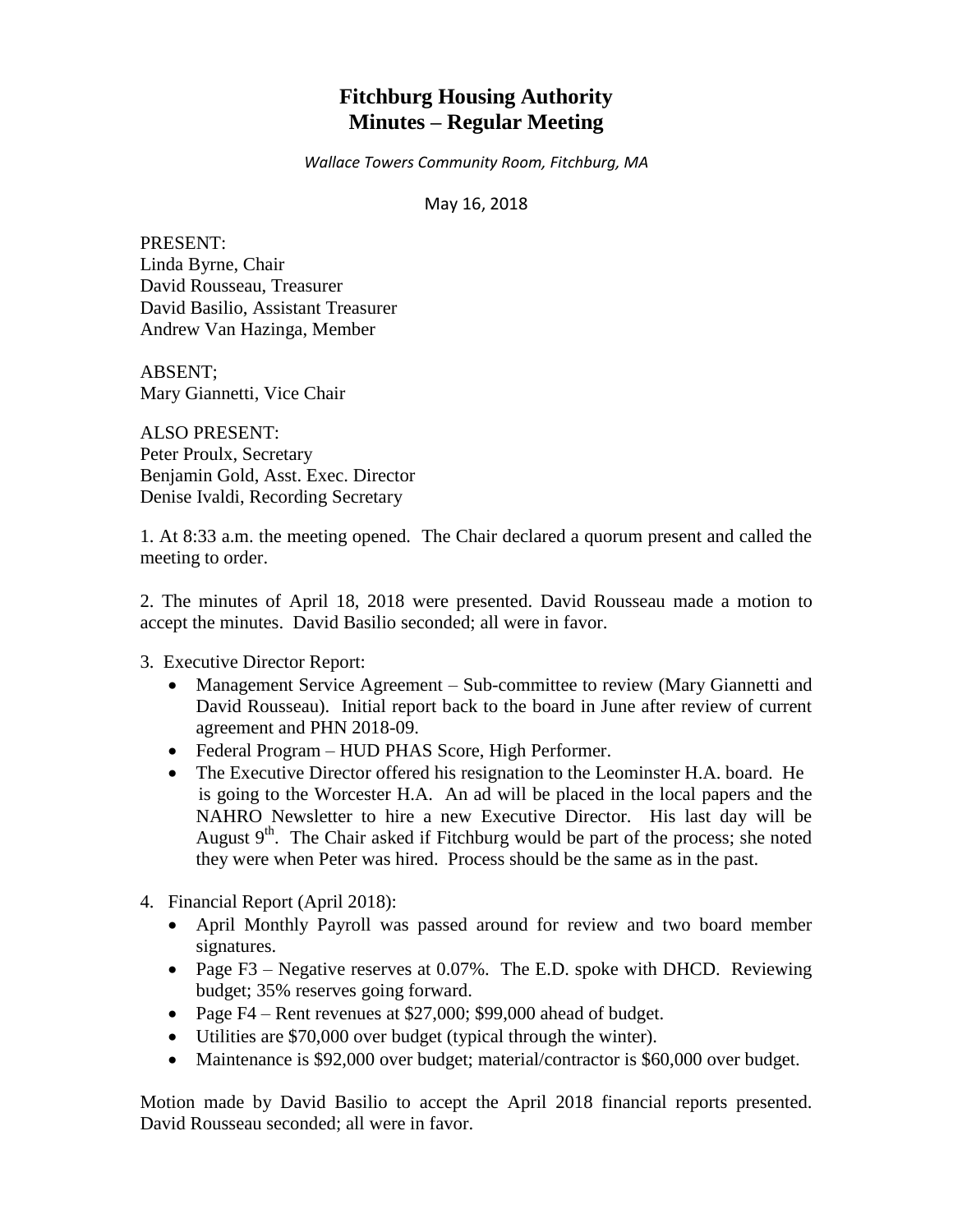- 5. Modernization Report:
	- Capital Funds being cut to all housing authorities.
	- Wallace Generator Project in close-out phase; change order coming later in meeting.
	- Daniel Heights/Canton Valley Crawl Space Abatement Complete, in close-out.
	- Green Acres Vacant Unit Renovations Complete, in close-out.
	- 689-3 Shingle Roof Replacement Complete, in close-out.
	- 689-3 Driveway/Fence Replacement To be awarded in June.
	- Green Acres Basement Moisture Remediation Still in design; meeting on Friday with engineers.
	- 689-1 Sprinkler Installation Received one bid for \$186,000. Vote to reject and rebind later in meeting.
- 6. State-Aided Housing Report:
	- 81 new standard applications in April; 21 elderly/young-disabled, 60 family.
	- 2,219 applicants on the waiting list; 242 local residents.
	- 72 emergency applications received for all of our housing authorities; four of these were hurricane victims. 27 applications were approved; seven of these were for Fitchburg, two more in May.
	- Eight lease-ups, nine new vacancies.
	- Overall occupancy rate was 95.88% for April.
	- Work order report included.

The E.D. noted that the on-line waitlist (CHAMP) for all housing authorities in Massachusetts should be up and running January 1, 2019. Uploading information to the system will start this June/July.

A board member asked how many of the 81 applications received in April had resident preference.

- 7. Section 8 Housing Choice Voucher Report:
	- 98% leased.
	- MRVP Mobile 58% leased, MRVP Project-Based 93%
- 8. Old Business: None
- 9. New Business: The following resolutions were presented:

# RESOLUTION AUTHORIZING THE AWARD OF THE HOUSING QUALITY STANDARDS (HQS) INSPECTION SERVICES CONTRACT

# RESOLUTION 2018-05-01

- WHEREAS: The Fitchburg Housing Authority is required by HUD to complete inspections annually for current participants, initial inspections for all moves, and any applicants that are leasing up for the first time, and
- WHEREAS: The Fitchburg Housing Authority advertised for proposals for an independent inspection company and bids were due by 11:00 a.m. on Monday, May 7, 2018 and one fir (1) firm responded, and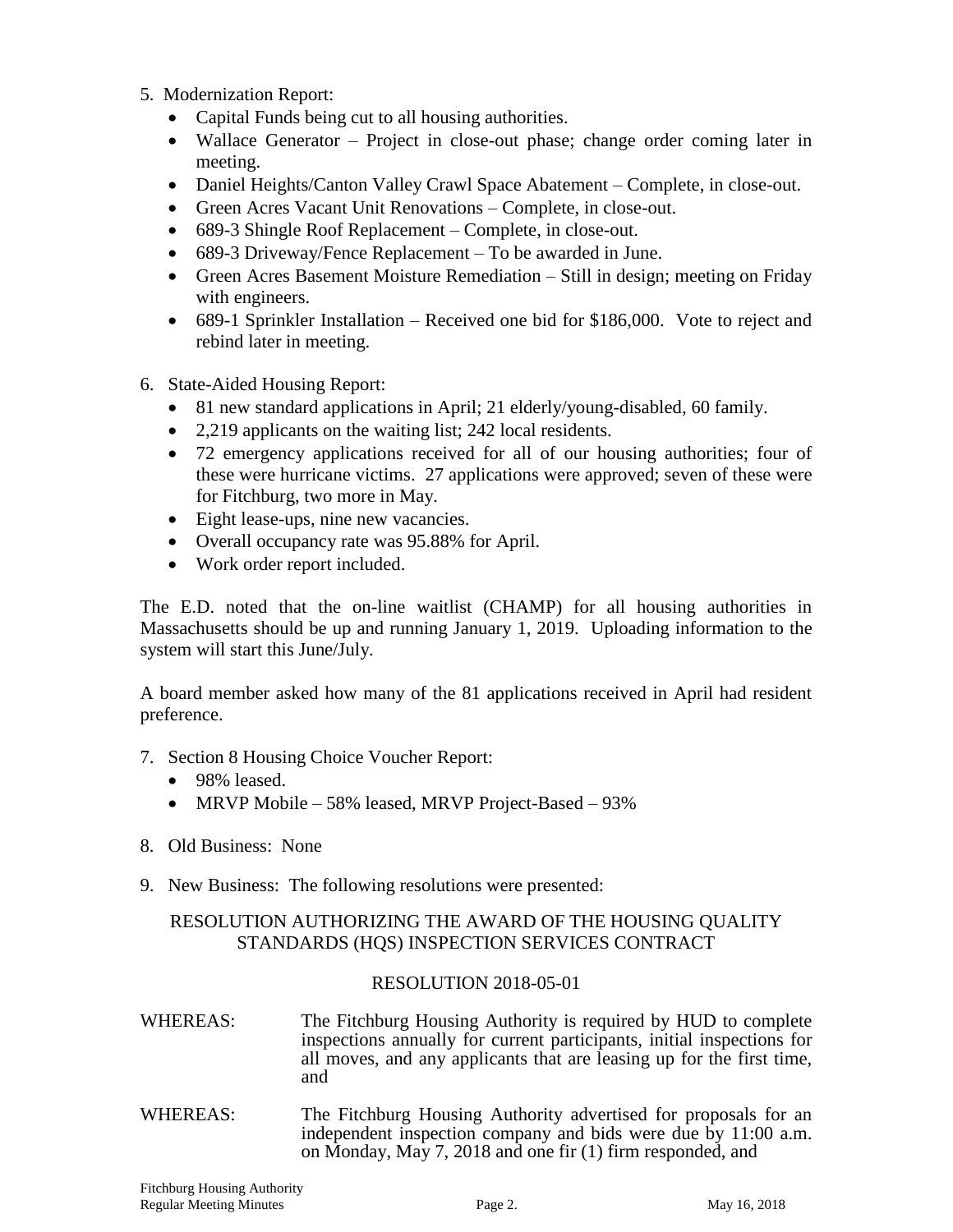# WHEREAS: The current contract ends on June 1, 2018.

### NOW THEREFORE BE IT RESOLVED,

.

That the Fitchburg Housing Authority authorizes the Executive Director to award the contract for new Housing Quality Standards Inspection Services to the lowest responsive and responsible proposer, CAT Inspections, for a one (1) year contract with two (2) one year options to renew annually in the total estimated amount of \$19,155.00 if all annual options are exercised. The contract is not to exceed \$10,000.00 per year or \$30,000.00 for all three (3) years.

### FURTHER RESOLVED,

This vote shall further authorize the Executive Director to enter into the contract for Housing Quality Standards Inspection Services with the lowest responsive and responsible proposer, CAT Inspections.

- RESOLVED, Motion made by David Rousseau to authorize the Executive Director to enter into a contract for HQS Inspection Services with the lowest responsive and responsible proposer, CAT Inspections.
- SECONDED, Andrew Van Hazinga seconded the motion and the motion was passed by a unanimous vote.

# RESOLUTION AUTHORIZING THE REJECTION OF THE BID FOR THE 689-1 INSTALLATION OF A NEW SPRINKLER SYSTEM

# DHCD FISH #097105

#### RESOLUTION 2018-05-02

- WHEREAS: The Fitchburg Housing Authority advertised for bids for the Installation of a New Sprinkler System at 76 Mechanic Street (689- 1), and
- WHEREAS: The bids were due by 2:00 p.m. on Friday, April 20, 2018 and only one bid was received. The bid received from Rustic Fire Protection, in the amount of \$185,000, is more than twice the estimated cost of \$80,000, and
- WHEREAS: The Department of Housing and Community Development has rejected the bid.

#### NOW THEREFORE BE IT RESOLVED,

That the Fitchburg Housing Authority authorizes the Executive Director to reject the bid from Rustic Fire Protection in the amount of \$185,000.

RESOLVED, Motion made by David Basilio to authorize the Executive Director to reject the bid from Rustic Fire Protection in the amount of \$185,000.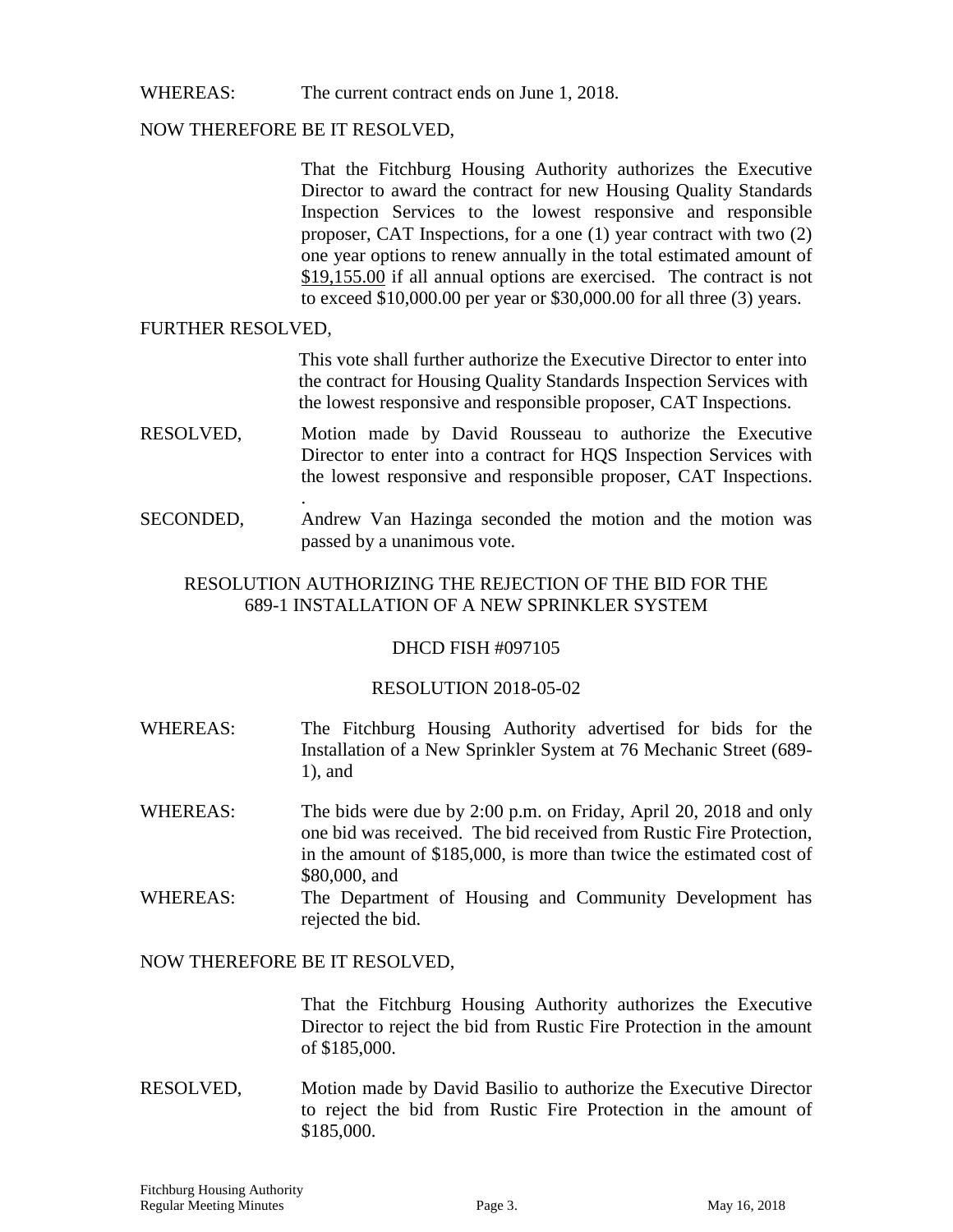SECONDED, David Rousseau seconded the motion and the motion was passed by a unanimous vote.

# RESOLUTION AUTHORIZING SIGNING OF THE CERTIFICATE OF FINAL COMPLETION/FINAL PAYMENT FOR THE (200-1) VACANT UNIT REPAIRS

# DHCD PROJECT NUMBER 097092

#### Resolution 2018-05-03

- Whereas: The Architect (Richard Alvord Architects) has inspected the 200-1 Vacant Unit Repairs and,
- Whereas: The Architect has recommended that the 200-1 Vacant Unit Repairs has reached the point of Final Completion, and contingent upon DHCD's approval.

NOW THEREFORE BE IT RESOLVED,

That the Fitchburg Housing Authority authorizes the Chair, or his designee, to sign the necessary documents in connection with the Certificate of Final Completion and Final Payment, in the amount of \$14,630.24, for the 200-1 Vacant Unit Repairs.

- RESOLVED, Motion made by Andrew Van Hazinga to accept the Certificate of Final Completion and Final Payment, in the amount of \$14,630.24, for the 200-1 Vacant Unit Repairs.
- SECONDED, David Basilio seconded the motion, and the motion was passed by a unanimous vote.

# RESOLUTION AUTHORIZING SIGNING OF THE CERTIFICATE OF SUBSTANTIAL COMPLETION FOR THE 667-1 CANTON VALLEY AND 667-2 DANIELS HEIGHTS ASBESTOS ABATEMENT CRAWLSPACE PIPE WRAP

#### DHCD PROJECT NUMBER 097091

#### Resolution 2018-05-04

- Whereas: The Architect (C.A. Crowley Engineering, Inc.) has inspected the 667-1/667-2 Asbestos Abatement Crawlspace Pipe Wrap and,
- Whereas: The Architect has recommended that the 667-1/667-2 Asbestos Abatement Crawlspace Pipe Wrap has reached the point of Substantial Completion, and contingent upon DHCD's approval.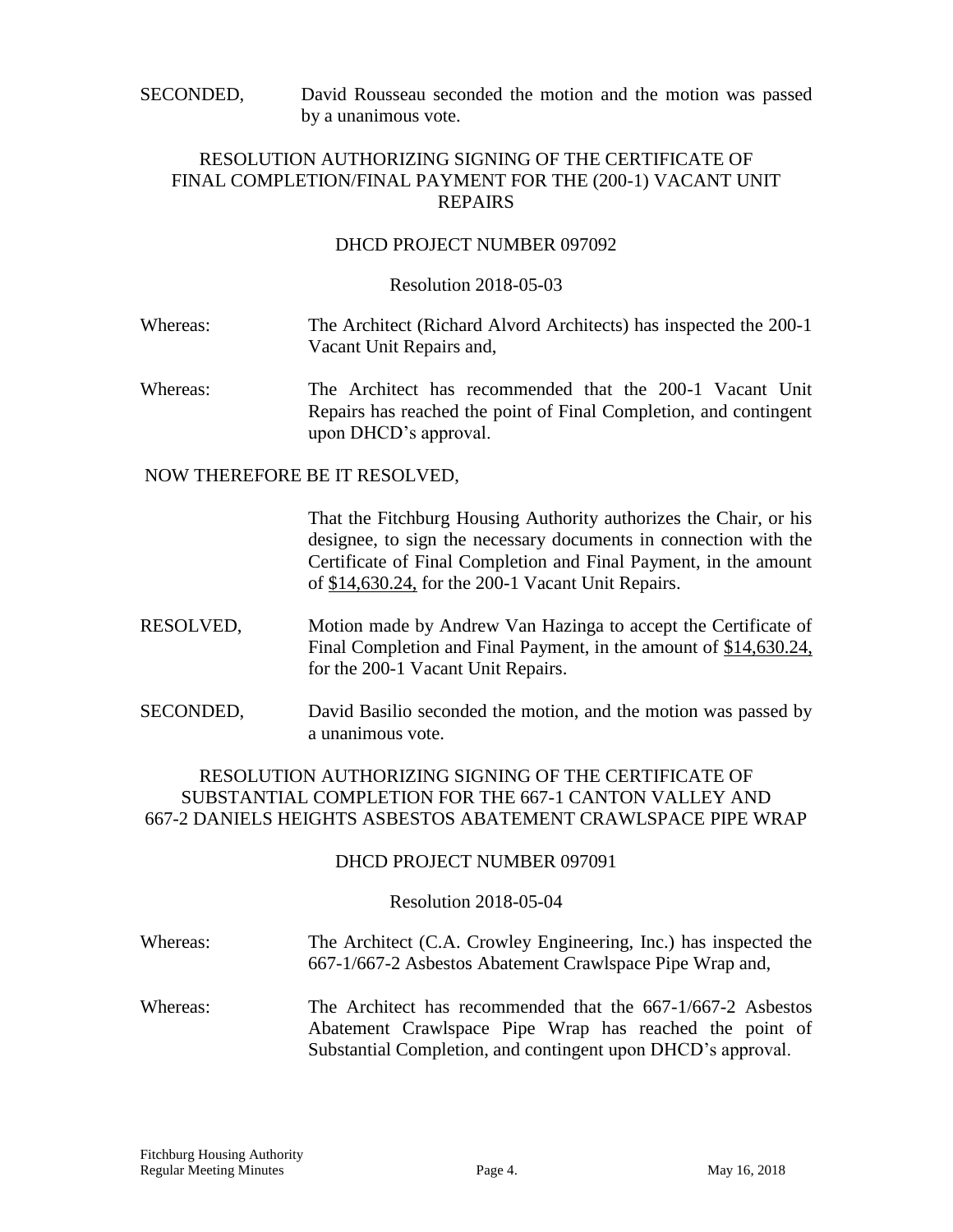# NOW THEREFORE BE IT RESOLVED,

That the Fitchburg Housing Authority authorizes the Chair, or his designee, to sign the necessary documents in connection with the Certificate of Substantial Completion for the 667-1/667-2 Asbestos Abatement Crawlspace Pipe Wrap.

- RESOLVED, Motion made by David Rousseau to accept the Certificate of Substantial Completion for the 667-1/667-2 Asbestos Abatement Crawlspace Pipe Wrap.
- SECONDED, Andrew Van Hazinga seconded the motion, and the motion was passed by a unanimous vote.

# RESOLUTION AUTHORIZING SIGNING OF THE CERTIFICATE OF FINAL COMPLETION/FINAL PAYMENT FOR THE 667-1 CANTON VALLEY AND 667-2 DANIELS HEIGHTS ASBESTOS ABATEMENT CRAWLSPACE PIPE WRAP

### DHCD PROJECT NUMBER 097091

### Resolution 2018-05-05

- Whereas: The Architect (C.A. Crowley Engineering, Inc.) has inspected the 667-1/667-2 Asbestos Abatement Crawlspace Pipe Wrap and,
- Whereas: The Architect has recommended that the 667-1/667-2 Asbestos Abatement Crawlspace Pipe Wrap has reached the point of Final Completion, and contingent upon DHCD's approval.

# NOW THEREFORE BE IT RESOLVED,

That the Fitchburg Housing Authority authorizes the Chair, or his designee, to sign the necessary documents in connection with the Certificate of Final Completion and Final Payment, in the amount of **\$95,675.00**, for the 667-1/667-2 Asbestos Abatement Crawlspace Pipe Wrap.

- RESOLVED, Motion made by David Basilio to accept the Certificate of Final Completion and Final Payment, in the amount of **\$95,675.00**, for the 667-1/667-2 Asbestos Abatement Crawlspace Pipe Wrap.
- SECONDED, David Rousseau seconded the motion, and the motion was passed by a unanimous vote.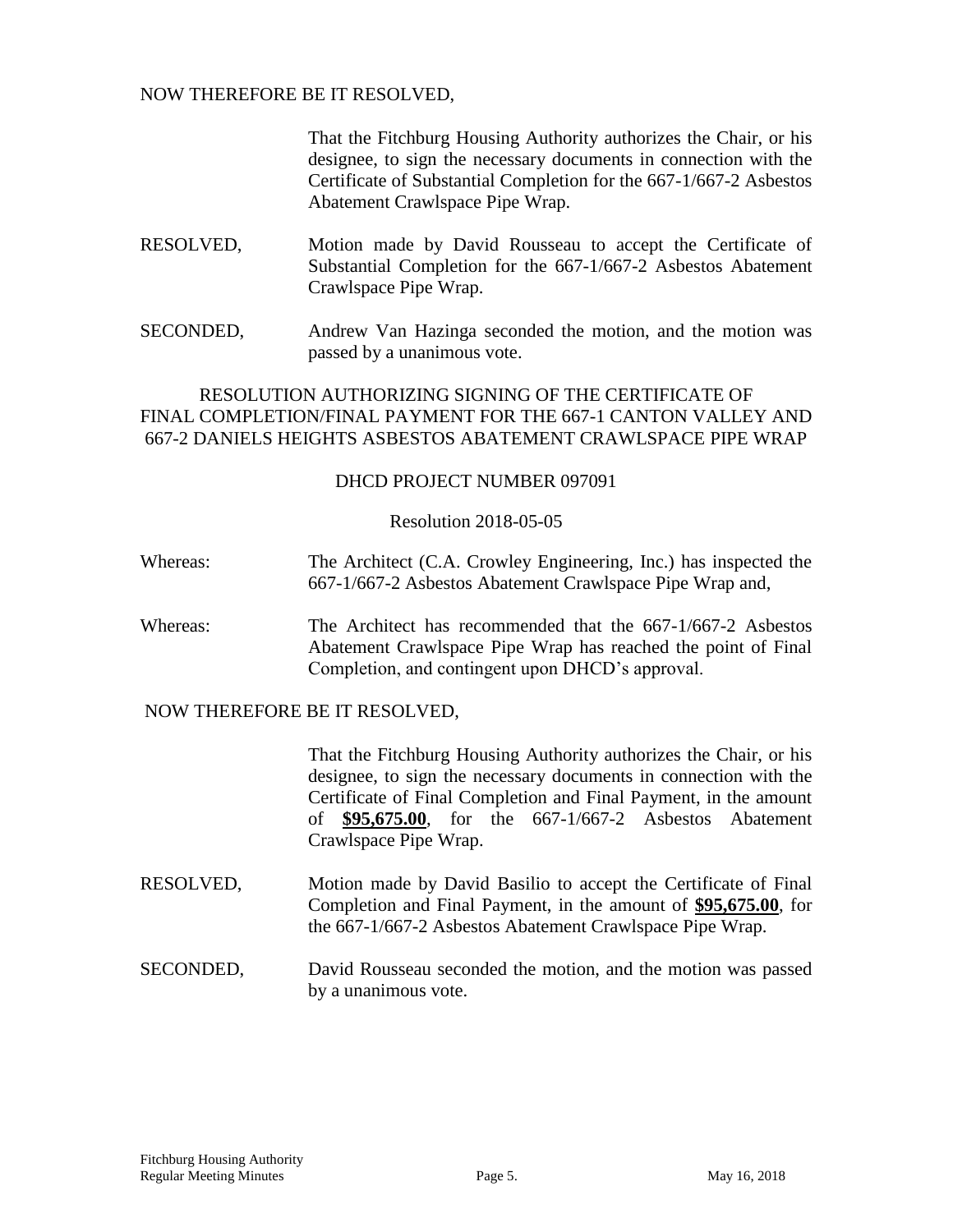# RESOLUTION AUTHORIZING SIGNING OF THE CERTIFICATE OF SUBSTANTIAL COMPLETION FOR THE 667-5 CJ DURKIN CAMERA PROJECT

# DHCD PROJECT NUMBER 097094

#### Resolution 2018-05-06

- Whereas: The Architect (John Murphy Jr. Electrical Construction & Engineering, Inc.) has inspected the 667-5 CJ Durkin Camera Project and,
- Whereas: The Architect has recommended that the 667-5 CJ Durkin Camera Project has reached the point of Substantial Completion, and contingent upon DHCD's approval.

### NOW THEREFORE BE IT RESOLVED,

That the Fitchburg Housing Authority authorizes the Chair, or his designee, to sign the necessary documents in connection with the Certificate of Substantial Completion for the CJ Durkin Camera Project.

- RESOLVED, Motion made by David Rousseau to accept the Certificate of Substantial Completion for the CJ Durkin Camera Project.
- SECONDED, Andrew Van Hazinga seconded the motion, and the motion was passed by a unanimous vote.

# RESOLUTION AUTHORIZING SIGNING OF THE CERTIFICATE OF FINAL COMPLETION/FINAL PAYMENT FOR THE 667-5 CJ DURKIN CAMERA PROJECT

#### DHCD PROJECT NUMBER 097094

#### Resolution 2018-05-07

- Whereas: The Architect (John Murphy Jr. Electrical Construction & Engineering, Inc.) has inspected the 667-5 CJ Durkin Camera Project and,
- Whereas: The Architect has recommended that the 667-5 CJ Durkin Camera Project has reached the point of Final Completion, and contingent upon DHCD's approval.

# NOW THEREFORE BE IT RESOLVED,

That the Fitchburg Housing Authority authorizes the Chair, or his designee, to sign the necessary documents in connection with the Certificate of Final Completion and Final Payment, in the amount of **\$2,805**, for the 667-5 CJ Durkin Camera Project.